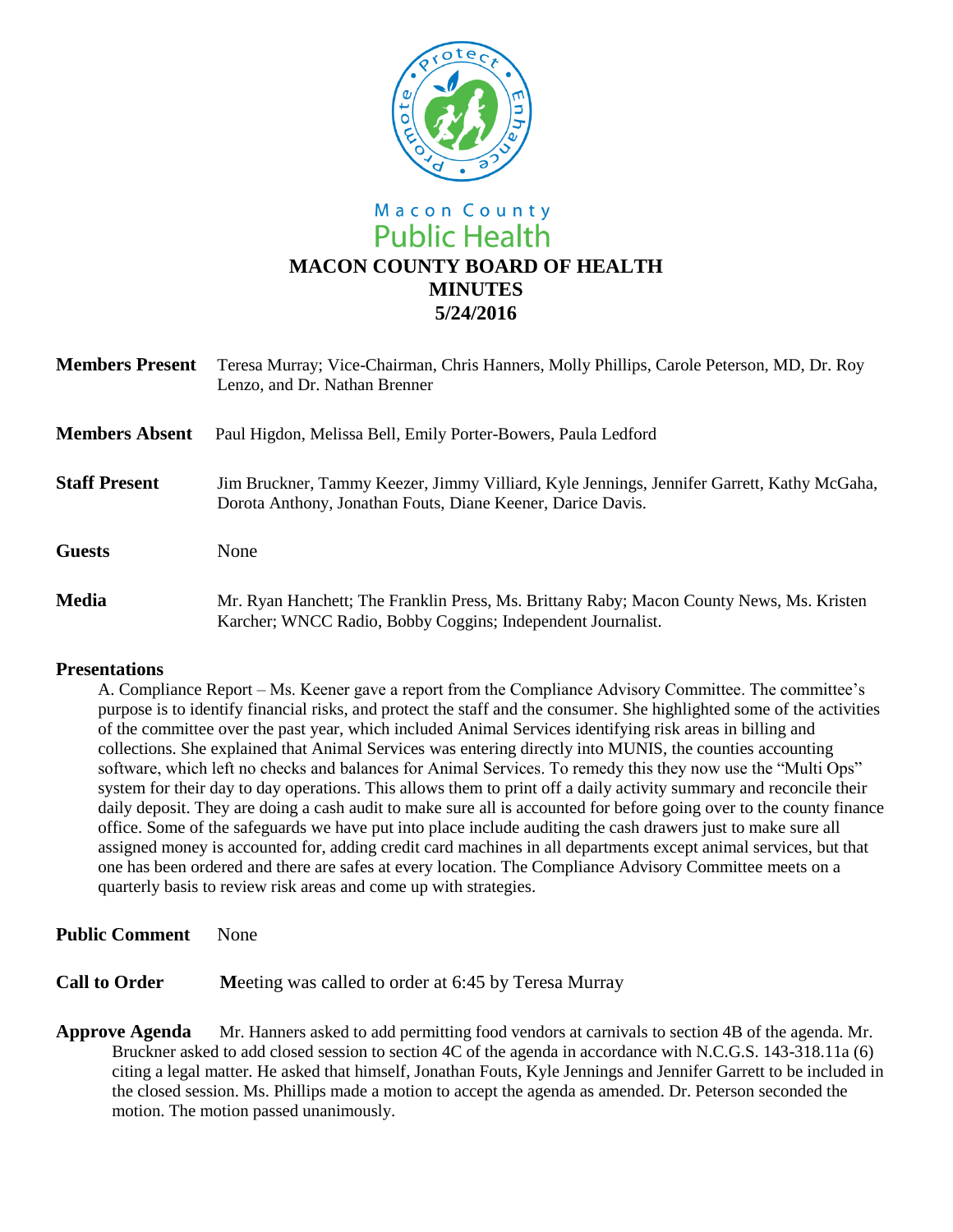**Welcome/Intro./Departures/Recognition** Ms. Murray welcomed everyone to the meeting and thanked everyone for attending.

# **Approve Minutes of Previous Meeting**

Mr. Hanners asked to add the following to the Hepatitis B Project under New Business: MCPH is participating in the TLC project and free screening for Hepatitis C. Dr. Peterson made the motion to accept the change and approve the minutes as amended. Ms. Phillips seconded the motion. The motion passed unanimously.

### **Old Business**

## **A. Zika Update**

Mr. Villiard gave a presentation on the Zika virus. He explained that Zika is very fluid at the moment and numbers of infected people are changing quickly. He gave an overview of how Zika is spread, where it has traveled to, the symptoms of Zika, and what we are doing to prevent and educate. He also gave the current Zika statistics from the CDC. Dr. Lenzo asked about the actual numbers. Mr. Villiard said they are probably considerably higher due to people not knowing they are infected. There are no current vaccines or medications available, but research is being done. Mr. Hanners asked what we are doing locally to combat Zika. Mr. Villiard said we are educating providers to recognize the symptoms and ask patient's questions that can help determine the possibility of exposure. Mr. Bruckner added that all NC Health Departments are holding back \$5000 from their FY16 Ebola budget to use in FY17 for Zika education/prevention efforts.

#### **B. Nomination & Election of Officers**

Mr. Bruckner explained that there were originally two nominations for the vacant Board Chair seat, Ms. Murray and Mr. Hanners. However, Ms. Murray has withdrawn her acceptance of the nomination and will remain as Vice-Chair. Dr. Peterson made the motion to appoint Mr. Chris Hanners as the new Board Chair to fill the remaining term of Dr. Killian which would have expired in December 2016. Dr. Brenner seconded the motion. The motion passed unanimously.

#### **New Business**

#### **A. Fee Changes**

• **Clinic** – Ms. Keezer gave an overview of the recommended clinic fee changes. These changes will go to the County Commissioners for approval after the Board votes on them tonight. She explained that there have been some pricing changes with LabCorp which has allowed MCPH to reduce some of the fees to the customers. Also, some of the tests that were originally individual tests have now been bundled into one, which again has allowed us to reduce costs and pass that onto the customer. She reviewed each item on the fee change handout one by one and explained every change. Ms. Phillips asked if these new fees included the cost of time it takes for the employees to provide the services and if the fees are revenue generating. Mr. Bruckner explained that there is a lab specimen collection fee on top of lab service fee's that cover the employee's time. Dr. Peterson made motion to accept fees. Dr. Brenner seconded the motion. The motion passed unanimously

 **Environmental Health –** Mr. Jennings gave an update on the Environmental Health fee changes. He presented a handout that explained all of the fee changes and went over each fee in detail. He explained that the state has gone up somewhere between \$1 and \$5 on all fees and that MCPH fees are going up as well to reflect those changes. Mr. Jennings noted that there are some new fees on the list and there are two fees that are not changing at all. Dr. Peterson made a motion to accept new fees. Dr. Brenner seconded the motion. The motion passed unanimously.

#### **B. Permitting Carnival food vendors**

Mr. Jennings said carnival vendors are permitted as a temporary food event. They are only permitted to operate a specified amount of days. Environmental Health does an initial inspection of the facility and the menu. The vendor is required to send in application two weeks before the event. They have to have sanitizers, operable equipment, proper food preparation, and hand washing stations. What is different about a temporary food event is that Environmental Health does not go back and inspect the site after the initial visit. Mr. Bruckner explained that if we receive a complaint we will do a spot check.